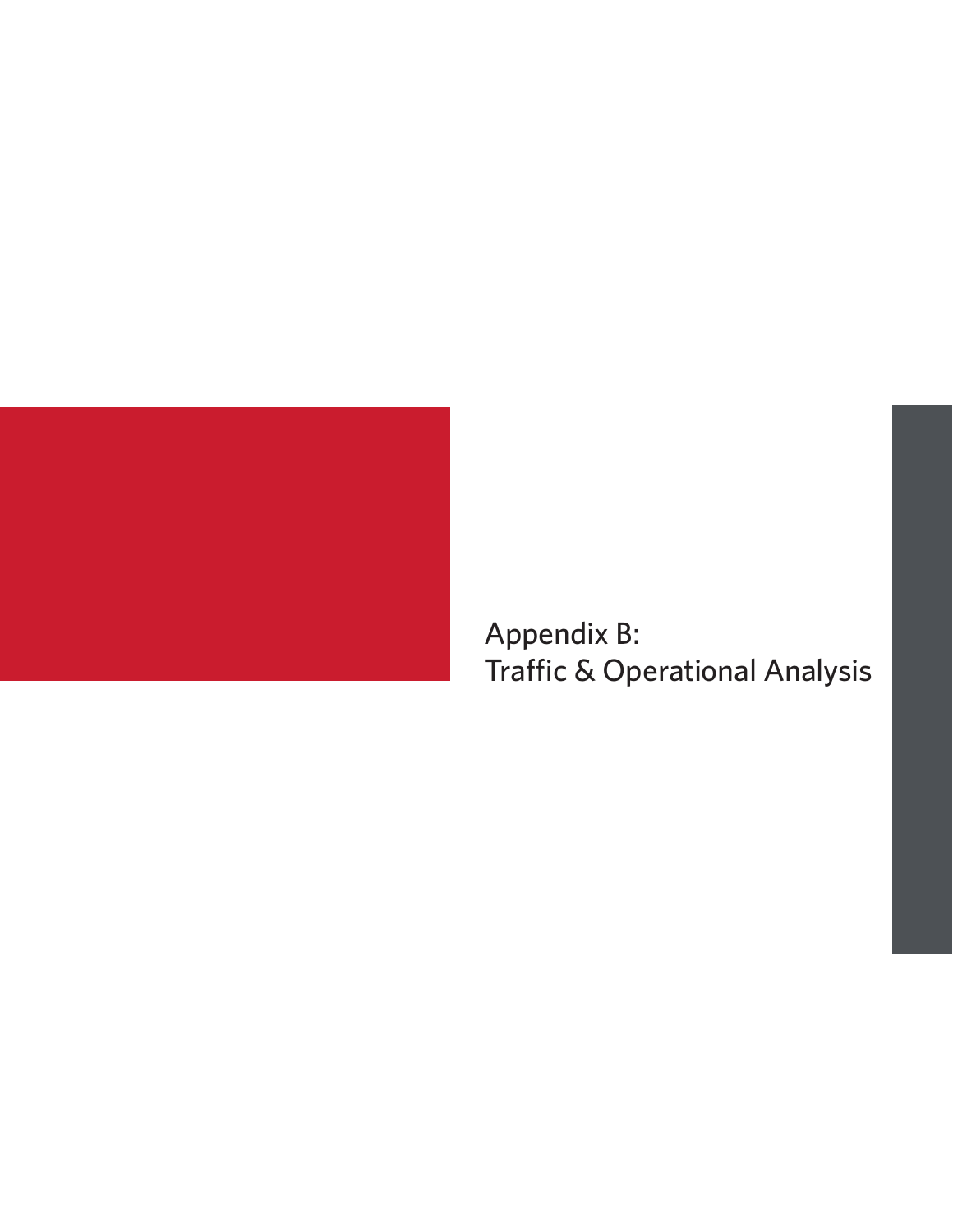## **Front & Main Conversion Study**

# **Methods and Assumptions Memorandum**

**Prepared for: City of Missoula Redevelopment Agency**

**Prepared by: HDR Engineering, Inc. May, 2014**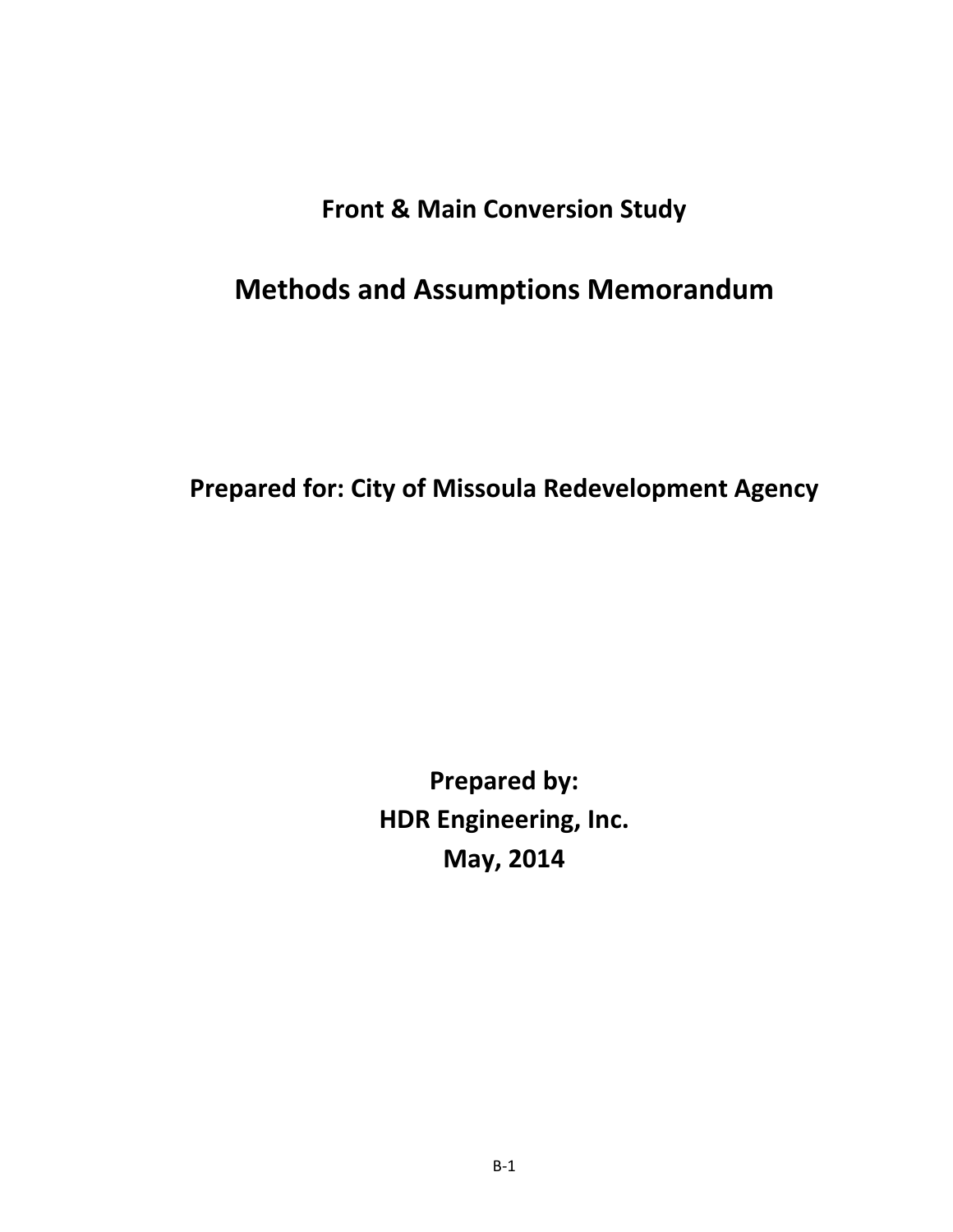# **Table of Contents**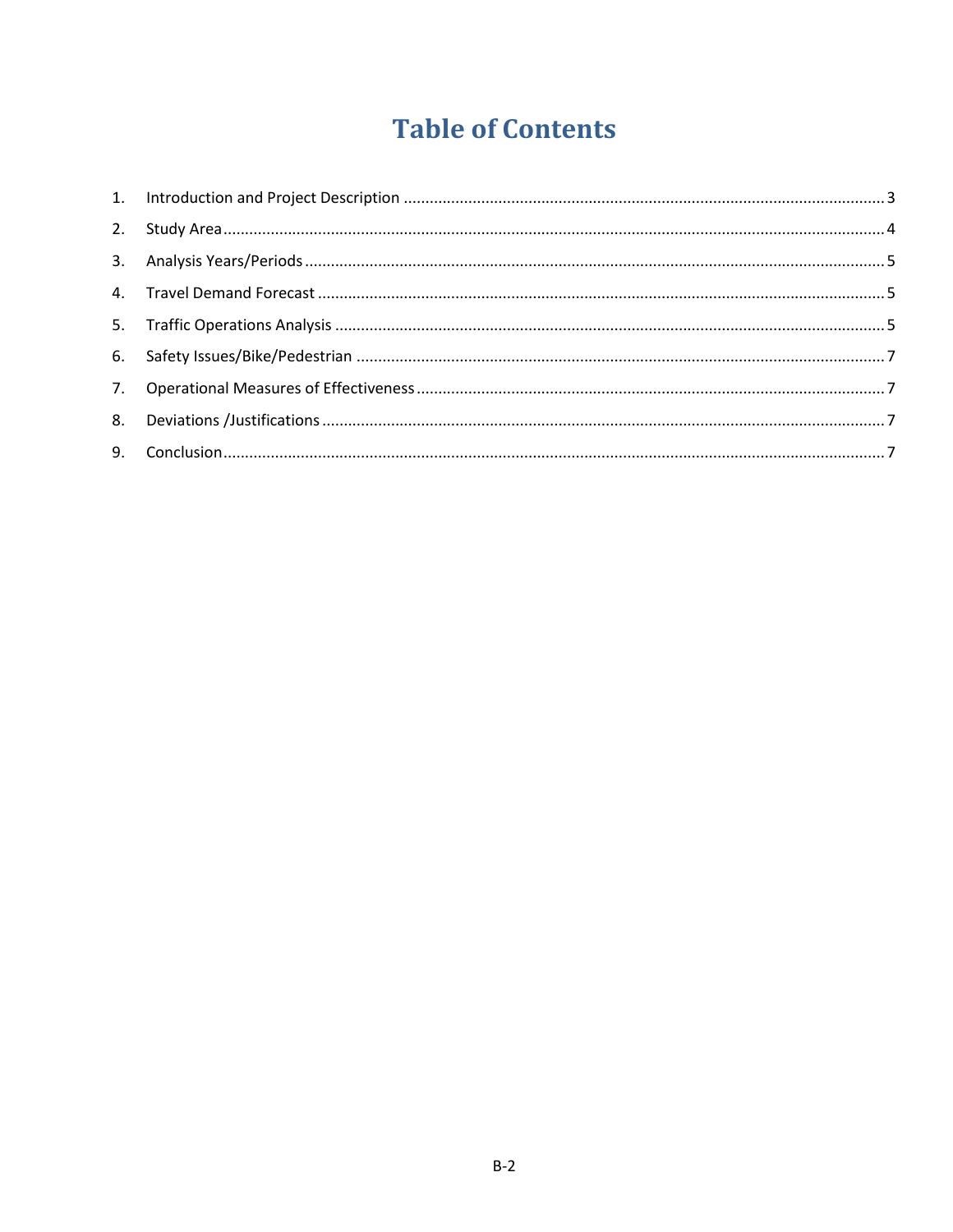### <span id="page-3-0"></span>**1. Introduction and Project Description**

#### **Project Background and Understanding**

The City of Missoula Redevelopment Agency (MRA) desires to complete a feasibility analysis to compare the existing one-way traffic couplet of Main and Front Streets in downtown Missoula with alternatives for two-way operations. The analysis will include the impact of operational changes to the commercial businesses, residential use, motorized and non-motorized traffic flows, safety, parking, public transit, and air quality.

#### **Goals of Study**

The project team has determined the following goals for this specific study:

- Analyze existing conditions within the study area
- Forecast future conditions
- Develop 4 to 6 potential alternatives
- Analyze most supported alternative using Synchro

#### **Project Location**

Figure 1 illustrates the general project location.



**Figure 1 Front & Main Vicinity Map**

#### **Stakeholders**

The Stakeholders are comprised of representatives from the following parties:

- City of Missoula Redevelopment Agency (MRA)
- Montana Department of Transportation (MDT)
- Project Advisory Committee (PAC)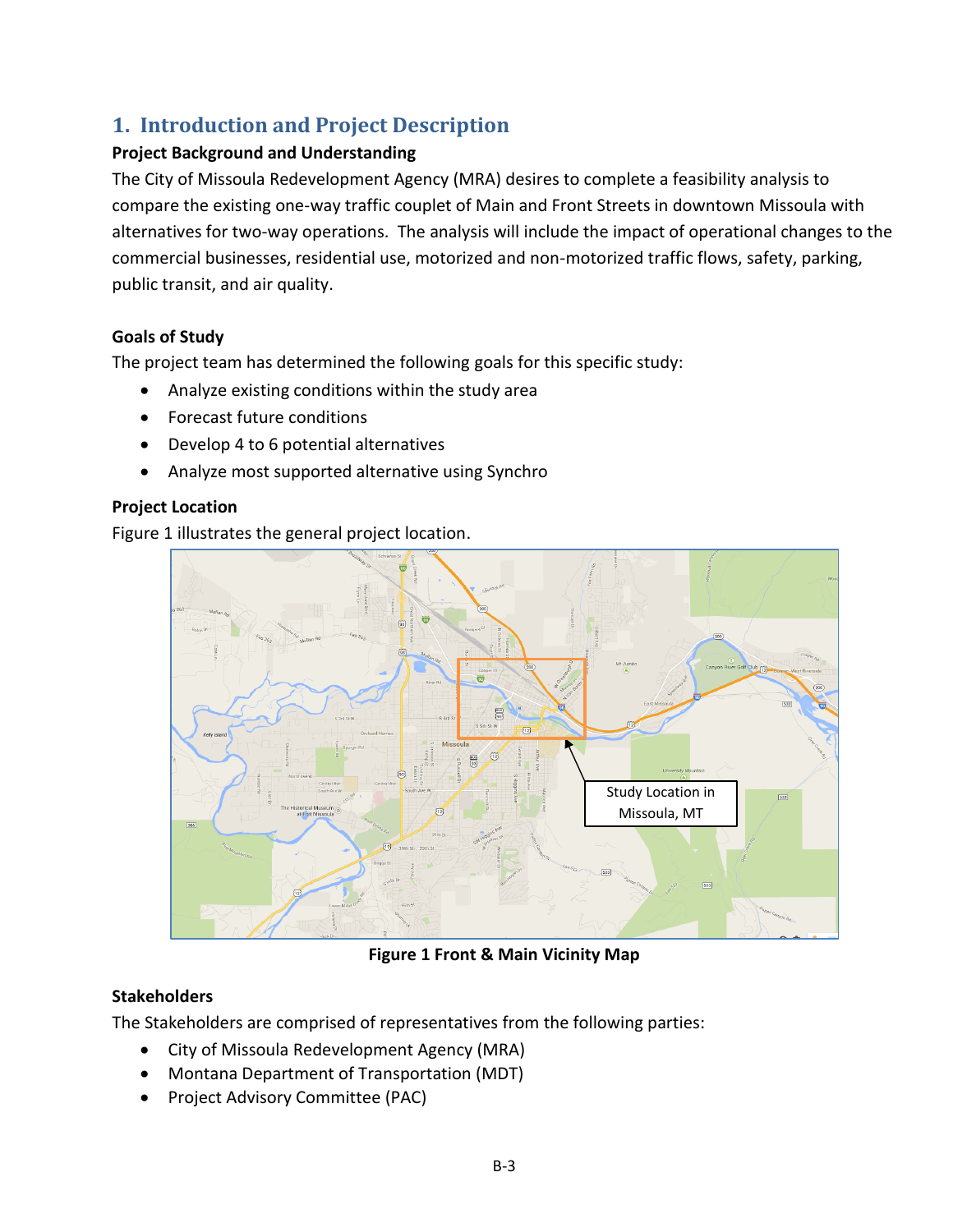### <span id="page-4-0"></span>**2. Study Area**

The study area includes the commercial areas and residential neighborhoods on Front Street and Main Street between Orange Street and Madison Street, to include the intersections of both Orange and Madison streets.



**Figure 2 Project Study Area Map**

Study Intersections:

- 1) Orange St & Broadway St
- 2) Orange St & Front St
- 3) Main St & Front St (Future)
- 4) Broadway St & Higgins Ave
- 5) Main St & Higgins Ave
- 6) Front St & Higgins Ave
- 7) Broadway St & Adams St
- 8) Main St & Adams St
- 9) Front St & Adams St
- 10) Broadway St & Madison St/US 12
- 11) Main St & Madison St/US 12
- 12) Main St & Madison St
- 13) Front St & Madison St/US 12
- 14) Front St & Madison St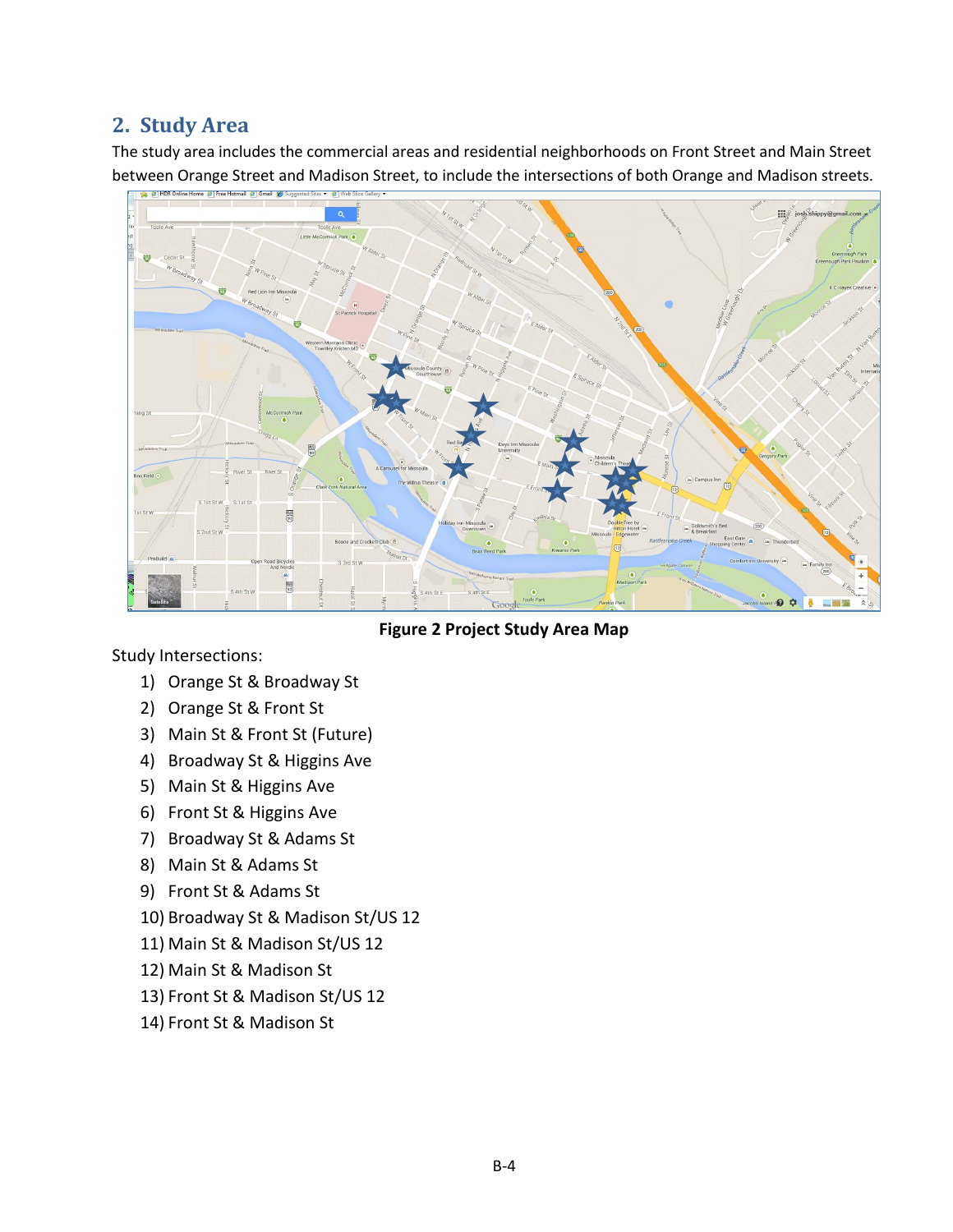### <span id="page-5-0"></span>**3. Analysis Years/Periods**

Existing Conditions – Existing conditions will be conducted for year 2014 volume conditions. For existing condition, the following scenarios and time periods will be evaluated:

- Existing one-way condition (Year 2014) AM and PM Peak Hour
- Existing one-way condition (Year 2014) Noon and Weekend (non-event/non-football) Peak Hour

Based upon community input, the following scenarios will be evaluated even though it wasn't in the original scope. We agree that these are reasonable scenarios to evaluate.

- Existing with two-way condition (Year 2014) AM and PM Peak Hour
- Existing with two-way condition (Year 2014) Noon and Weekend (non-event/non-football) Peak Hour

Design Year Conditions – Design year analysis will be conducted for year 2040 peak hour conditions. The projected traffic volumes from the MPO Travel Demand Model will be utilized to determine year 2040 volumes. For the design year conditions, the following scenarios and time periods will be evaluated:

- Design Year one-way condition (Year 2040) AM and PM Peak Hour
- Design Year two-way condition (Year 2040) AM and PM Peak Hour
- Design Year two-way condition (Year 2040) Noon and Weekend (non-event/non-football) Peak Hour

### <span id="page-5-1"></span>**4. Travel Demand Forecast**

Travel demand modeling services using the TransCAD models for the study will be performed by the Missoula Metropolitan Planning Organization (MPO) with input from HDR traffic modeling staff. The model run results will be used primarily for comparing the air quality differences between the existing one-way couplet and two-way couplet conditions.

The following model runs will be conducted:

- Existing condition
- Year 2040 existing one-way condition
- Year 2040 two-way condition

### <span id="page-5-2"></span>**5. Traffic Operations Analysis**

The Highway Capacity Manual (HCM) (Transportation Research Board, 2010) will be used a primary reference for traffic the operational analysis for intersections. Synchro 8.0 and its HCM compatible outputs will be used for intersection analysis. SimTraffic as part of Synchro Studio 8 (Trafficware) will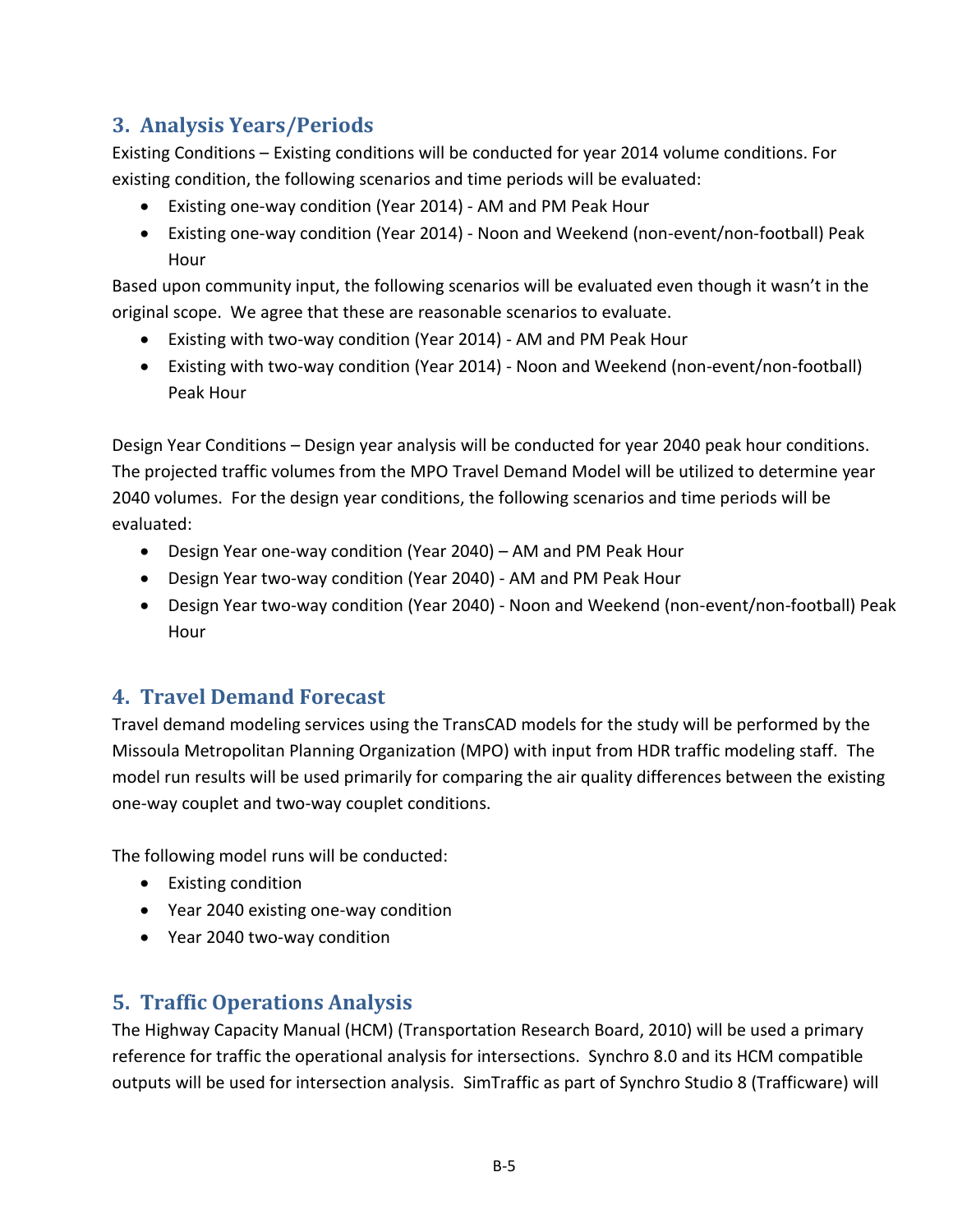be used for visualizations. The following Synchro parameters were developed using data from the Synchro models received from MDT in July of 2013.

#### **Operational Analysis Assumptions**

- a. Level of Service (Based on Peak Hour Conditions)
	- The minimum allowable LOS is 'C' or better for urban principal and urban minor arterials and LOS 'D' or better for collectors based on values identified in the MDT Road Design Manual (MDT November 2007).
- b. Parameters
	- Peak Hour Factor (PHF). Existing year analyses will use PHF as input in the provided Synchro file. Design year (2040) condition analysis will use PHF of 0.95.
	- Saturation Flow Rate. The use of 1600 vehicles per hour per lane (vphpl), for arterial intersections will be used.
	- Heavy Vehicle Percentage. Field heavy vehicle (truck and bus) traffic counts will be used to calculate Heavy Vehicle Percentage. For the locations where Heavy Vehicle Percentages are not available, a default value of 5% will be used. Future Year analysis will assume the same values as used in Existing Year.
	- Lane Utilization Factors (Heaviest Lane Volume Parameter in HCS Street Module). Default Synchro values will be used for lane utilization.
	- Traffic Signal Controllers. Operational analysis will allow for actuated and coordinated controllers.
	- Left-Turn Phasing. Protected, Permitted/Protected or Split phasing will be allowed at intersections.
	- Phase Change Interval. Existing signal timing will be used for phase change intervals of phases that exist at intersections that gave no geometric change from existing conditions.
- c. Additional assumptions for Synchro
	- Lane Width=12 feet
	- Grade=0
	- Type of Area= CBD
	- Link Speed= Posted Speed limit
	- Storage Length= As of aerial photos/CAD drawings
	- Signal Phasing and Coordination: The Synchro models will use current fixed time AM and PM phasing and coordination used for the existing condition. These signal plans will be optimized and coordinated for the future year models.
	- Detector Settings: default detector layouts by Synchro
	- Balance traffic volume between intersections using bi-proportional OD Matrix balancing technique.